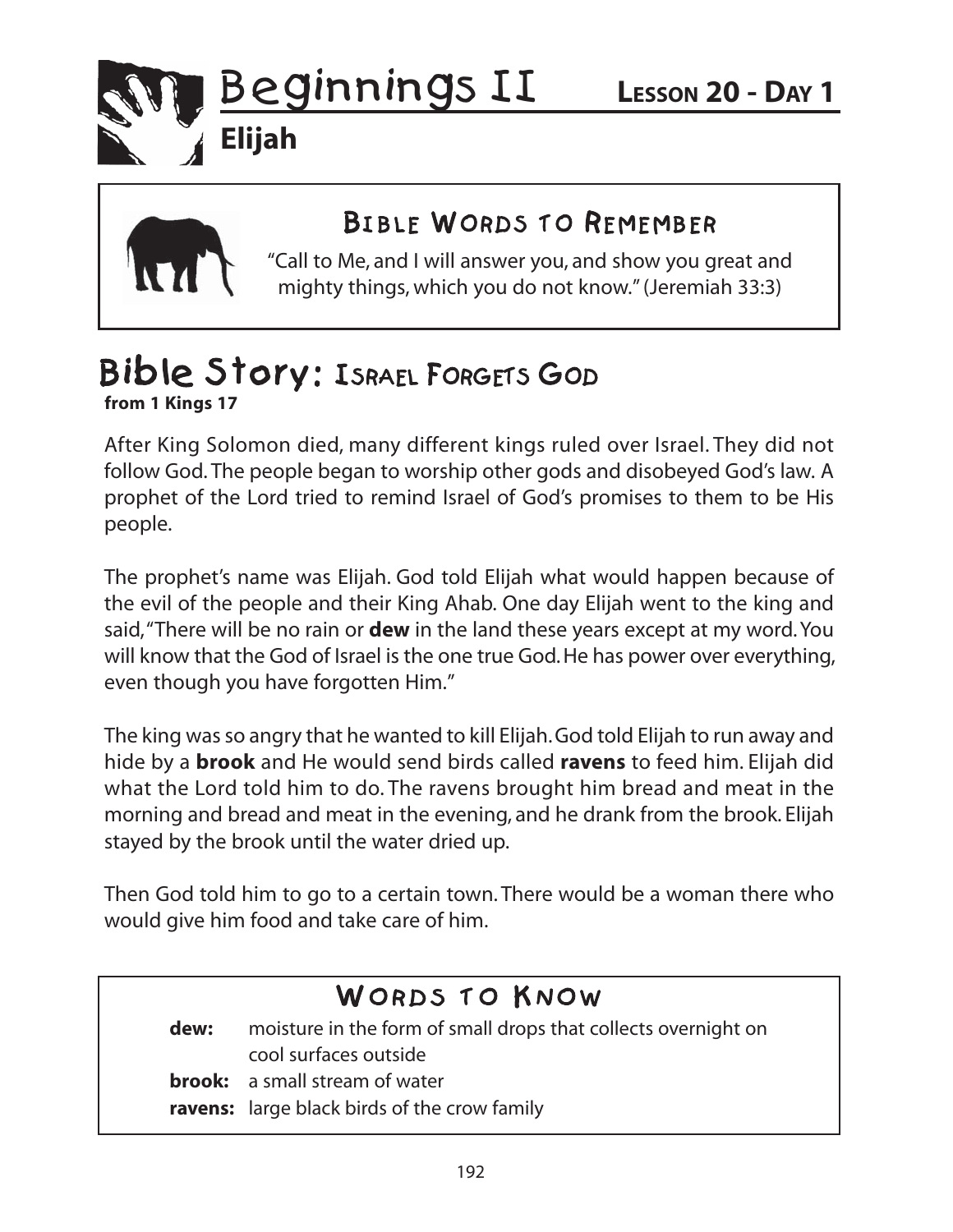## ISRAEL FORGETS GOD LESSON 20 - DAY 1999 20 - DAY 1999 20 - DAY 1999 20 - DAY 1999 2009 2009 2009 2009 2009 20<br>The contract of the contract of the contract of the contract of the contract of the contract of the contract o



Fill in the blanks or circle the letters of all that are right.

- 1. What does the story tell us about the kings who ruled after Solomon died?
	- a. They were good kings like Solomon.
	- b. They did not follow God.
	- c. They liked to fight other nations.
- 2. What two things did the people do?
	- a. They worshiped other gods.
	- b. They respected their king.
	- c. They disobeyed God's law.
- 3. What was the prophet's name who reminded the people of God's promises?
	- a. Nathan b. Samuel c. Elijah
- 4. What did this prophet tell the king?
	- a. "There will be a flood."
	- b. "There will be no rain until I say the words."
	- c. "There will be a war with the Philistines."
- 5. What did he say the people of Israel would know?
	- a. The God of Israel is the one true God.
	- b. They could worship other gods and the God of Israel at the same time.
	- c. God has power over everything.
- 6. What did the king want to do to Elijah?
- 7. What did God tell Elijah to do?
	- a. run away and hide by a brook
	- b. to keep telling the king to follow His commandments
- 8. How did God feed Elijah and take care of him?
	- a. He sent a servant to help Elijah get food.
	- b. He sent ravens to feed him bread and meat in the morning and evening.
	- c. There was water for him to drink in the brook.
- 9. What happened when the brook dried up?

\_\_\_\_\_\_\_\_\_\_\_\_\_\_\_\_\_\_\_\_\_\_\_\_\_\_\_\_\_\_\_\_\_\_\_\_\_\_\_\_\_\_\_\_\_\_\_\_\_\_\_\_\_\_\_\_\_\_\_\_\_\_\_\_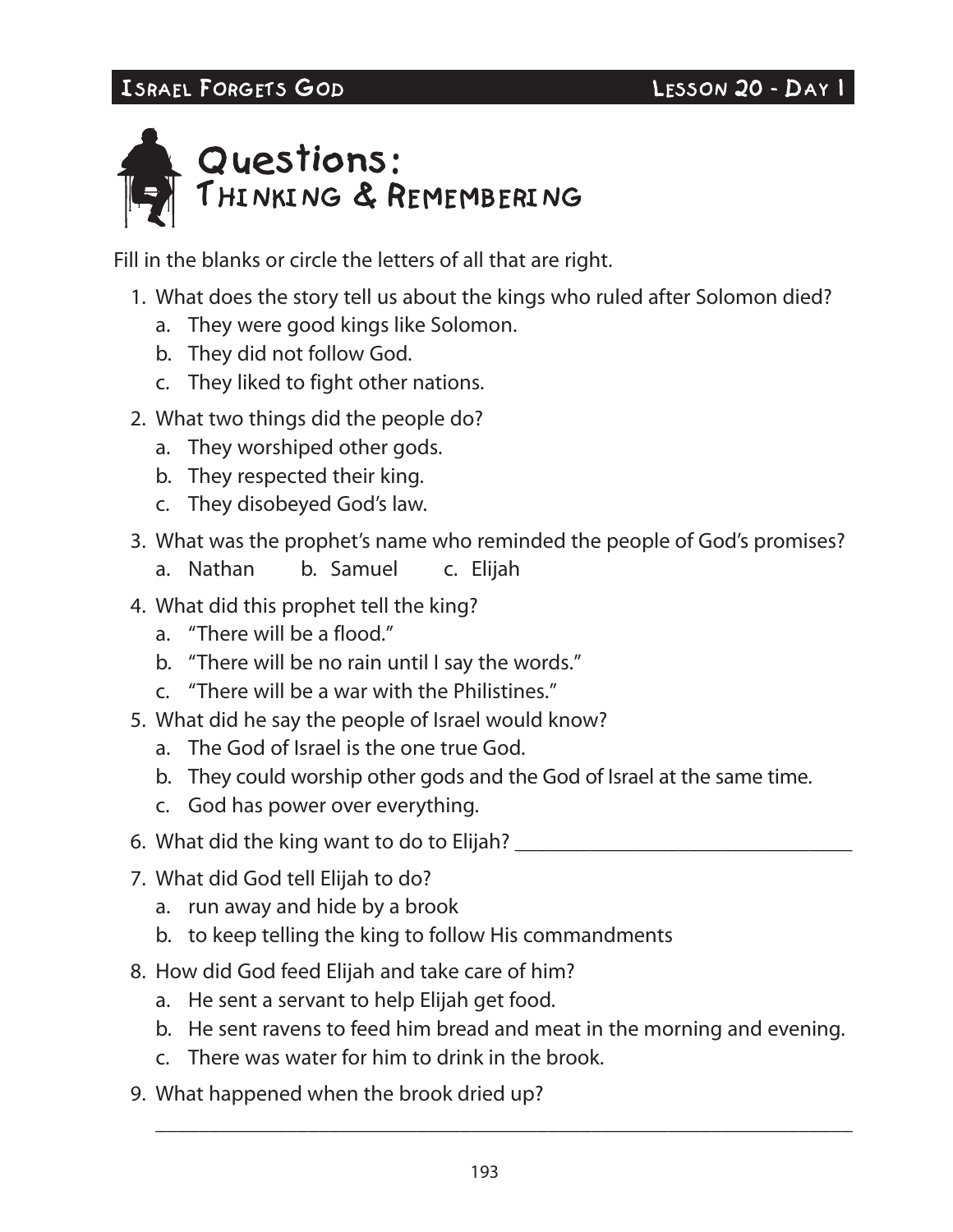

### BIBLE WORDS TO REMEMBER

 $\frac{1}{\sqrt{2}}$ "Call to Me, and I will answer you, and show you great and mighty things, which you do not know." (Jeremiah 33:3)

# from 1 Kings 17

When God told Elijah to go to a town where there would be a woman who would give him food, Elijah did not ask God any questions. He left the dry brook where God had sent ravens to feed him.

When he came to the town, he saw the woman God had told him about. She was at the gate of the city gathering sticks. He called to her and said, "Please bring me a little water in a cup so that I can have a drink." As she was leaving to get the water, he called and said, "Please bring me some bread to eat."

Even though there was very little water, the woman was kind and wanted to help him. But when he asked for food, the woman looked very sad. She said, "I only have a little flour and oil left. After I use it to cook this one last meal for my son and me, we will die." Elijah said, "Do not be afraid. When you give me food, God has told me that you will never run out of flour and oil until the rains come."

The woman did as Elijah said, and the **bin** of flour was not used up and the jar of oil did not run out—there was always more, just as the Lord promised.

**bin:** a large covered container or box for storing things



*Dear God, Thank-you for this story about the kind woman. She shared what she had, even though it was almost gone! You will always take care of us when we believe Your Word. Amen.*

PRAYER THOUGHT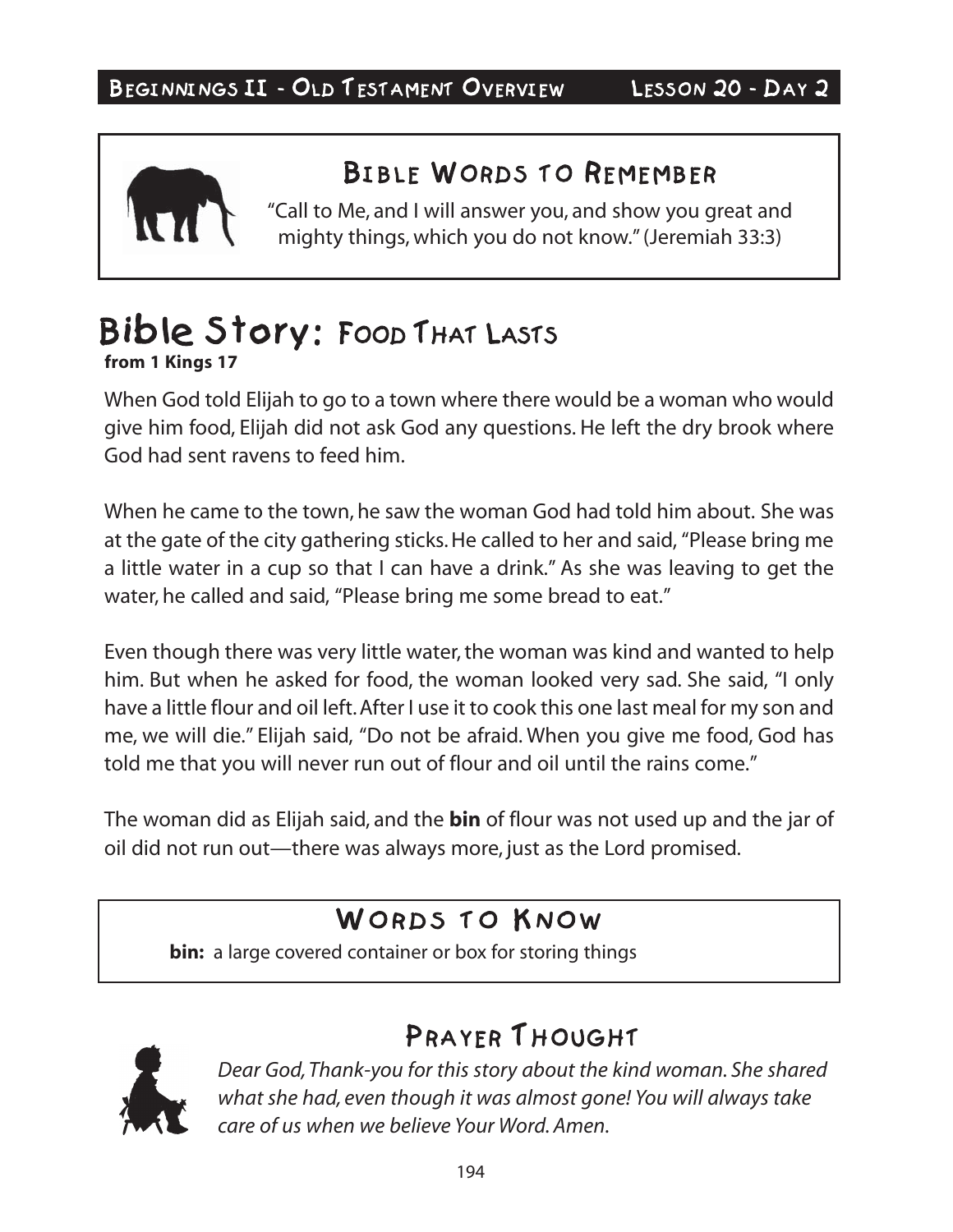

Fill in the blanks or circle the letters of all that are right.

### 1. True or False:

- a. **Doves fed Elijah at the brook.**
- b. \_\_\_\_\_\_\_\_\_\_ Elijah argued with God about what to do.
- c. \_\_\_\_\_\_\_\_\_\_ Elijah left the dry book and went to the town.
- d. \_\_\_\_\_\_\_\_\_\_ Everything happened just as God said.
- 2. Why did God tell Elijah to go to the town?
	- a. There would be a woman who would give him food and water.
	- b. A woman would take care of Elijah.
- 3. When Elijah saw the woman, what did he ask her to give him?
	- a. a drink of water b. some bread to eat c. a place to rest
- 4. How did the woman treat Elijah?
	- a. She was angry that he asked her for food.
	- b. She was kind.
	- c. She didn't want to help him.
- 5. When he asked for something to eat, what did she tell him?
	- a. He would need to ask someone else.
	- b. She only had enough for one more meal.
	- c. She and her son were going to die.
- 6. What did Elijah tell her?
	- a. He told her to not be afraid.
	- b. He told her not to be selfish.
	- c. He said that God would take care of her.
	- d. He said she would never run out of flour and oil until the rains come.
- 7. How long did her food last?
	- a. until it rained again b. for another week
- 8. Complete the Bible Words to Remember from Jeremiah 33:3.

 "\_\_\_\_\_\_\_\_\_\_\_\_\_ to Me, and I will \_\_\_\_\_\_\_\_\_\_\_\_\_\_\_ you, and \_\_\_\_\_\_\_\_\_\_\_\_\_ you \_\_\_\_\_\_\_\_\_\_\_\_\_ and \_\_\_\_\_\_\_\_\_\_\_\_\_\_\_ things, which you do not know."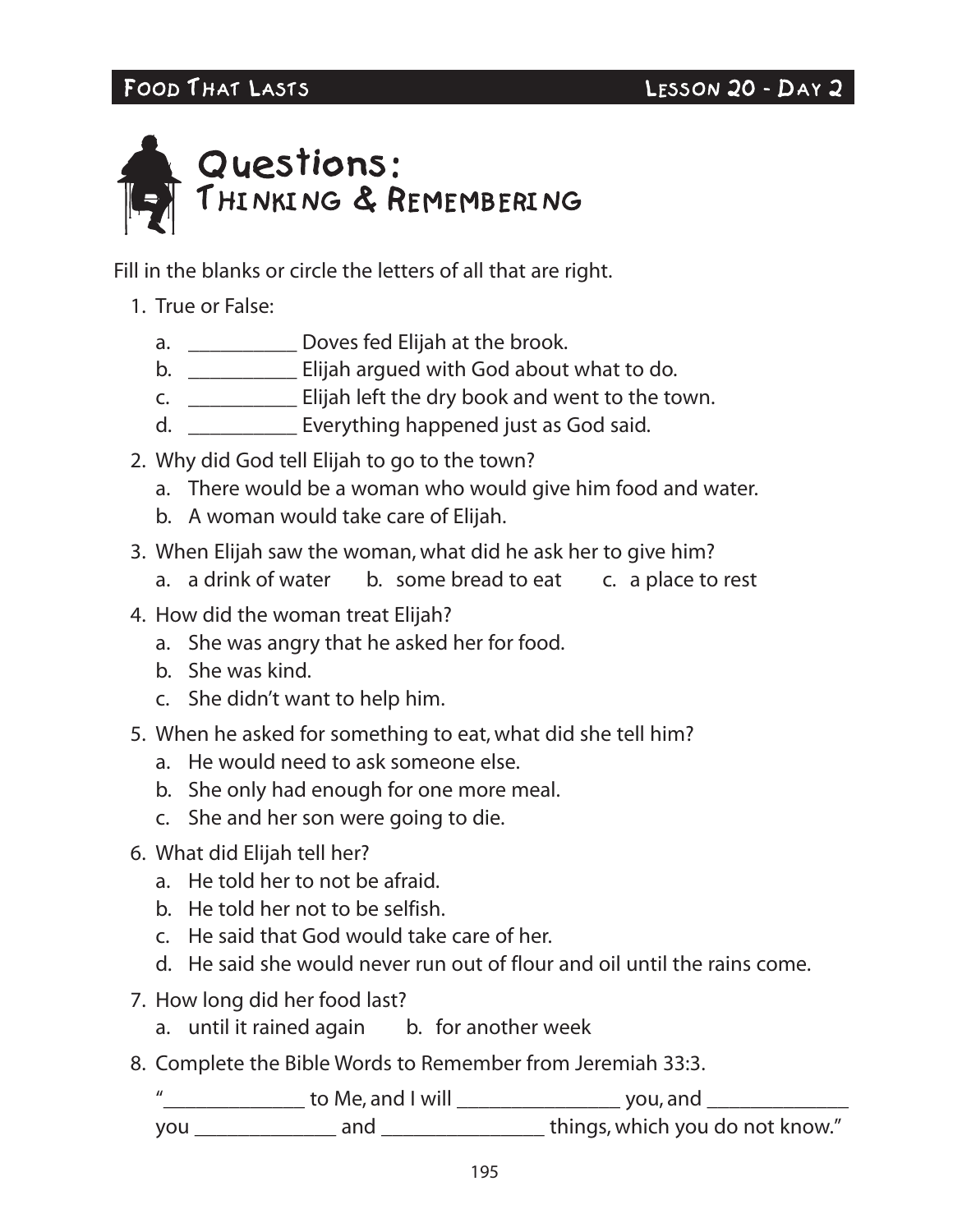

 $B = 20 - 10 = 100$ "Call to Me, and I will answer you, and show you great and mighty things, which you do not know." (Jeremiah 33:3)

# from 1 Kings 18

King Ahab was still angry with Elijah for telling him that there would be no rain. One day, Elijah met one of the king's servants. He said, "Tell the king where I am."

The king came to Elijah and said, "It was you who brought all this terrible trouble to Israel!" "No," said Elijah, "it was because you and your people have forgotten God and His commandments. It is you who are following the false god Baal."

Elijah said that he would prove who was the one true God. He told the king that there would be a contest. They would build two altars—one altar to the false god, Baal, and one altar for the true God.

When the people came with 450 prophets of Baal, Elijah spoke to the people, "I am the only prophet of the Lord God left. How long will you **falter** between two **opinions**? If the Lord is God, follow Him; but if Baal is, follow him." The people did not say a word.

Then he told them to ask their god to send fire to burn up the offering, and he would do the same. The people prayed to their false god and nothing happened. They **screamed** and cried all day, but their god did not hear.

### WORDS TO KNOW

**falter:** to be weak and hesitate; to not be sure **opinions:** what a person thinks or believes **screamed:** to make a loud, shrill, piercing cry or sound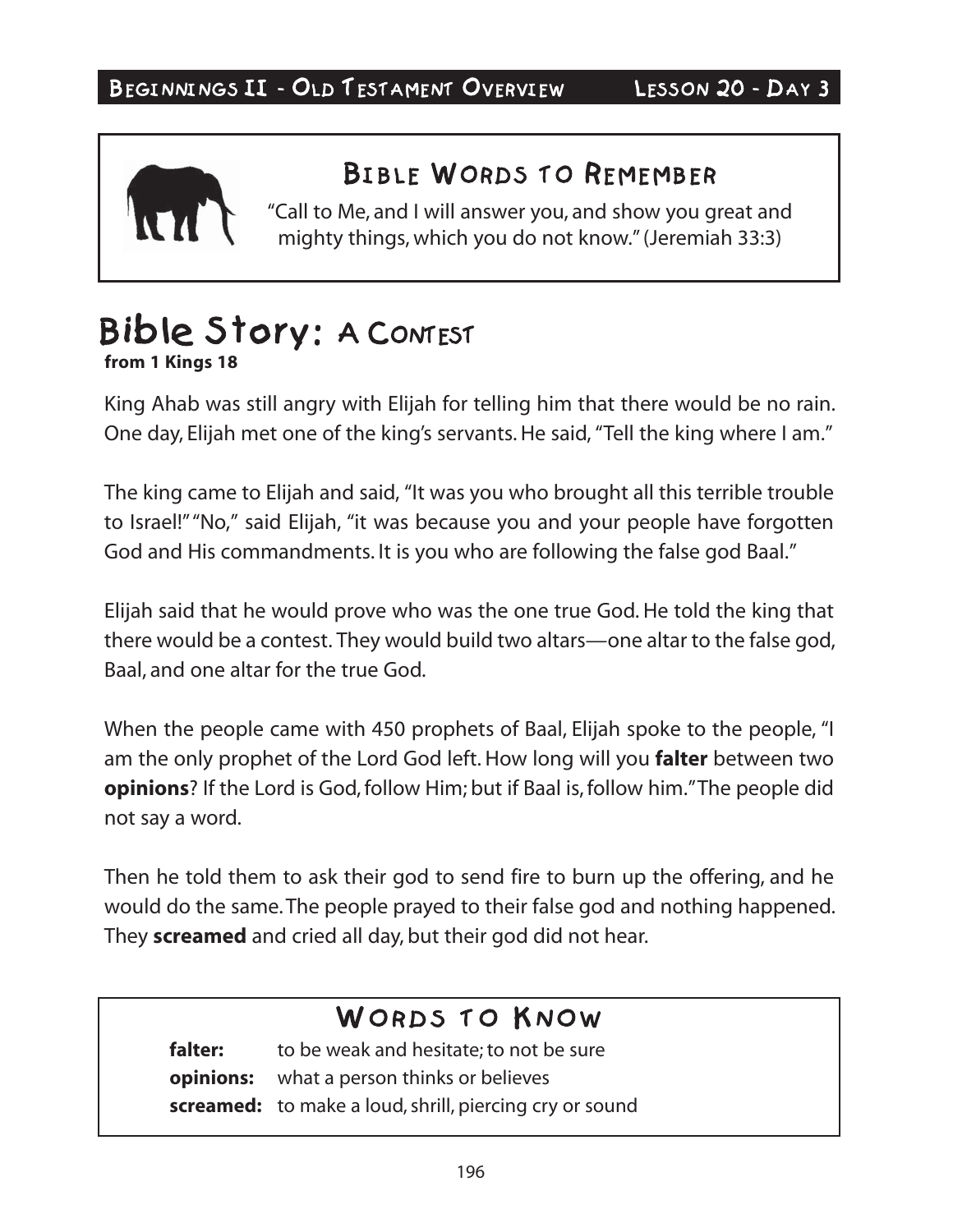

Fill in the blanks or circle the letters of all that are right.

- 1. Whom did Elijah tell to come and see him?
	- a. the king b. the queen c. another prophet
- 2. Why was King Ahab still angry with Elijah?
	- a. He had told him there would be no rain.
	- b. He had not bowed down to him.
	- c. He said that it was Elijah who brought terrible trouble to Israel.
- 3. Who did Elijah tell him was to blame?
	- a. the king and his people
	- b. the Israelites who had forgotten God and His commandments
	- c. the false god they were worshiping
- 4. How did Elijah want to prove that God was the true God?
	- a. by having a contest b. by breaking the statue of Baal
- 5. What test would show who the true God was?
	- a. the one who had power to send fire on the offering
	- b. the one who made it rain on the altar
	- c. the one who shouted the loudest
- 6. How many prophets of the false god Baal were there?
	- a. 500 b. 200 c. 450
- 7. What did Elijah say to the people?
	- a. "I am the only prophet of the Lord God left."
	- b. "How long will you falter between two opinions?" (keep trying to follow two gods)
	- c. "If the Lord is God, follow Him; but if Baal is, follow him."
- 8. What did he tell the people to do?
	- a. ask their god to send fire to burn up the offering on their altar
	- b. to pray to their god who could not hear
	- c. to pray to two different gods in case the first one was away
- 9. Did the false god that the people and king prayed to answer their screams?

Yes \_\_\_\_\_\_ No \_\_\_\_\_\_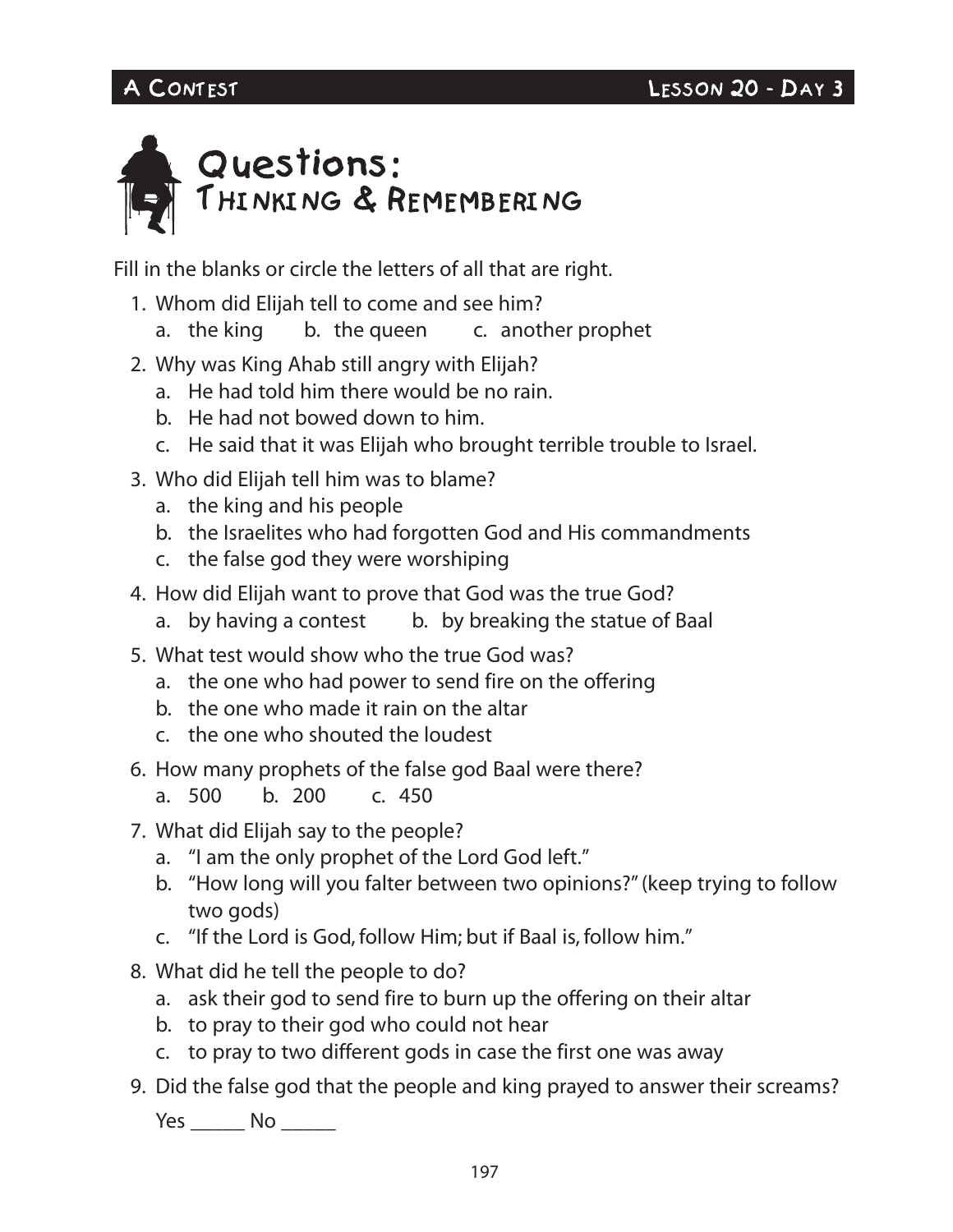

### BIBLE WORDS TO REMEMBER

 $\frac{1}{\sqrt{2}}$ "Call to Me, and I will answer you, and show you great and mighty things, which you do not know." (Jeremiah 33:3)

# Bible Story: CLOUDS IN THE SKY

**from 1 Kings 18**

Elijah made a **trench** around his altar. He told the people to pour water over his offering three times until the water filled the trench. Then Elijah prayed to God, "O God of Israel, send down fire from heaven and show Your power!" Immediately fire burned up the offering, all the wood on the altar, and even the water that was poured on it. The people cried, "The Lord is the true God. He is the only God of Israel!"

The king was ready to listen to Elijah now. He had seen the power of the God of Israel. After the people saw what God did, they said that they would choose to serve God. Then Elijah said, "It will rain very soon."

Elijah and his servant climbed to the top of a mountain. Elijah prayed and listened to God. He told his servant to go and look toward the sea for a sign of clouds. He came back and said, "There is nothing to see." Elijah sent him back six more times. The seventh time the servant rushed back and said, "I do see a very small cloud in the sky."

Elijah said, "Go and tell King Ahab to get in his chariot and go home before the rains come." The sky became black with clouds, the wind blew, and there was a heavy rain. God gave Elijah great strength. He was so excited that he ran faster than the chariot and arrived at the palace before the king!

**trench:** a long narrow ditch



**Dear God, You are so powerful and wonderful! Thank-you for hearing** *and answering my prayers. Amen.*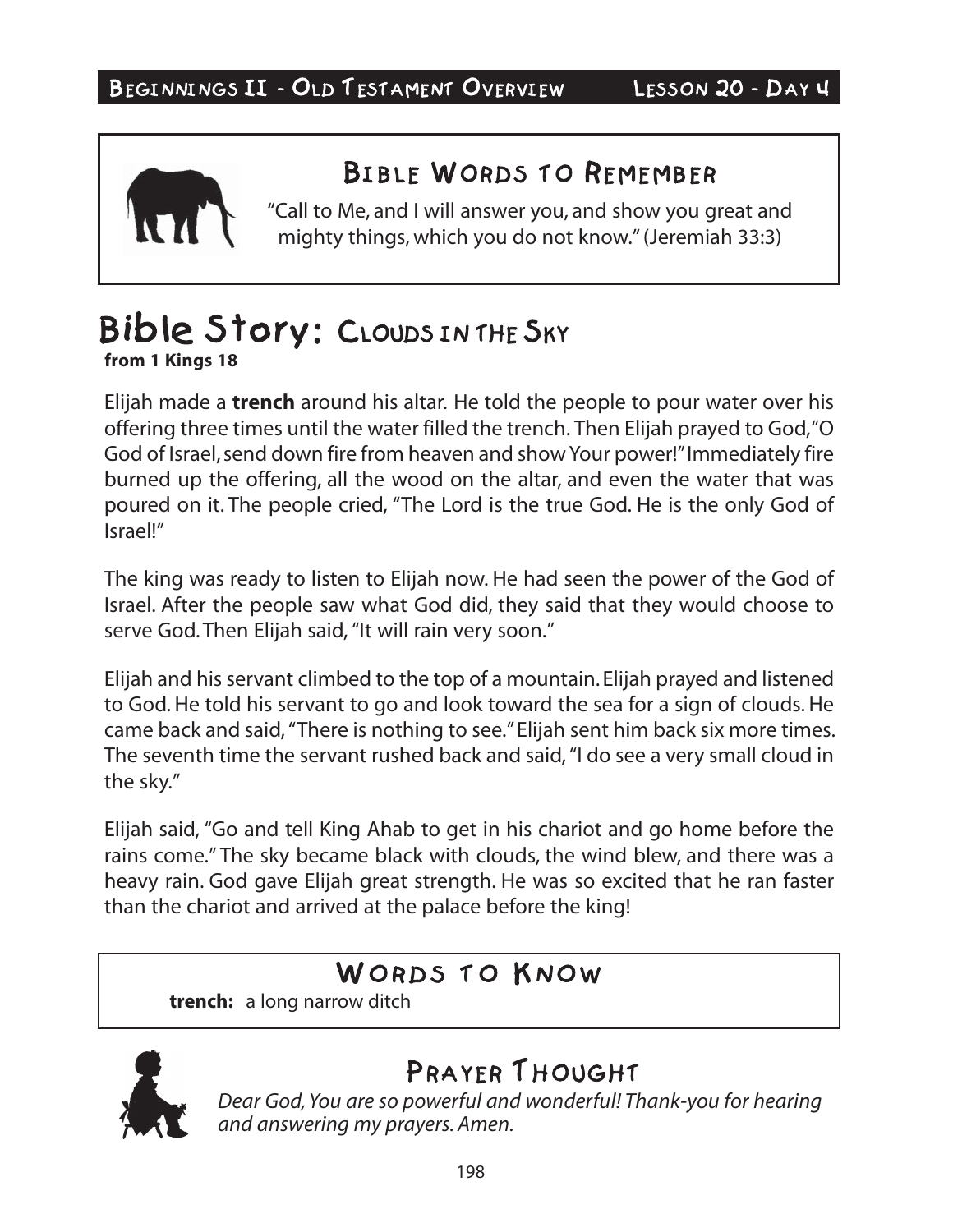# CLOUDS IN THE SKY LESSON 20 - DAY 40 - DAY 40 - DAY 40 - DAY 40 - DAY 40 - DAY 40 - DAY 40 - DAY 40 - DAY 40 -



Fill in the blanks or circle the letters of all that are right.

- 1. How did Elijah prepare his offering?
	- a. He dug a trench around the altar.
	- b. He poured oil over his offering.
	- c. He had the people pour water over his offering.
- 2. What happened when Elijah prayed to God?
	- a. They waited, but nothing happened.
	- b. The fire burned up the offering, all the wood on the altar, and the water.
	- c. The people cried, "The Lord is the true God. He is the only God of Israel!"
- 3. After the king saw God's power, what was he ready to do?
	- a. run and hide in his palace b. listen to Elijah c. talk to his gods
- 4. What news did Elijah give when the people said they would serve God?
	- a. "It will rain very soon."
	- b. "God is going to punish you."
	- c. "It will rain in ten days."
- 5. Where did Elijah and his servant go?
	- a. back to the city to rest after all the excitement
	- b. to the top of a mountain to pray
- 6. What did he tell his servant to do?
	- a. to check with the weather man
	- b. to get umbrellas
	- c. to go and look toward the sea for a sign of clouds
- 7. How many times did the servant come back and report that he saw nothing?
	- a. six times b. seven times c. three times
- 8. True or False:
	- a. \_\_\_\_\_\_\_ The servant saw a small cloud in the sky on the seventh time.
	- b. \_\_\_\_\_\_\_\_ The people said they would believe God when it started to rain.
	- c. \_\_\_\_\_\_\_ Elijah wanted the king to go back home before the rains.
	- d. \_\_\_\_\_\_\_ Elijah ran to the palace so fast he arrived before the king.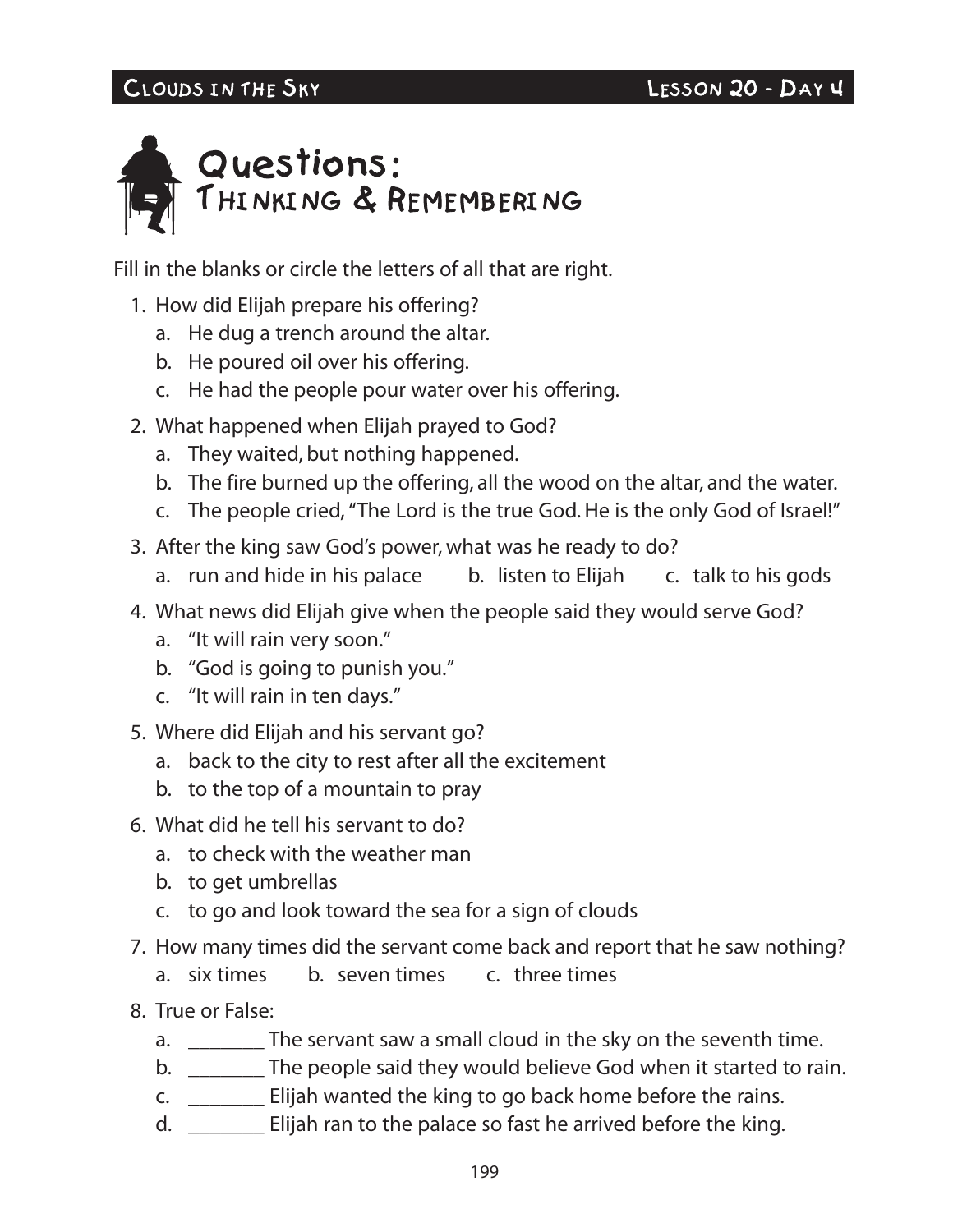

 $\frac{1}{\sqrt{2}}$ "Call to Me, and I will answer you, and show you great and mighty things, which you do not know." (Jeremiah 33:3)

### Bible Story: A STILL, SMALL VOICE **from 1 Kings 19**

After the contest Elijah was not welcome at the palace. The queen whose name was Jezebel was angry that Elijah had turned the people against her god Baal. She gave orders to kill him. Elijah ran for his life. Elijah was so sad that he just wanted to die. He told God that he felt like he was the only one left who loved Him. He thought he had failed.

When Elijah stopped speaking, there was a great and strong wind! Elijah waited. He thought that it was God in the wind. But God was not in the wind. The earth started shaking and again, Elijah thought he would see God. But God was not in the earthquake. Suddenly fire sprang up over the ground around him. But God was not in the fire.

The fire was gone. Elijah listened. There was a still, small whisper of a voice. It was the voice of God. "What are you doing here, Elijah? You are not the only one in Israel who believes in Me. I have chosen a helper for you who will be the next prophet. Go to him and don't be sad any longer."

The words in the Bible help people remember that God will speak in different ways at different times, but God is always there. The Lord was not in the wind, the earthquake, or the fire. God spoke in a still, small voice.



## PRAYER THOUGHT

*Dear God, I'm so glad, that I can tell You how I feel. I know that You are always with me and will help me when I am in trouble. Help me to hear Your still, small voice. Amen.*